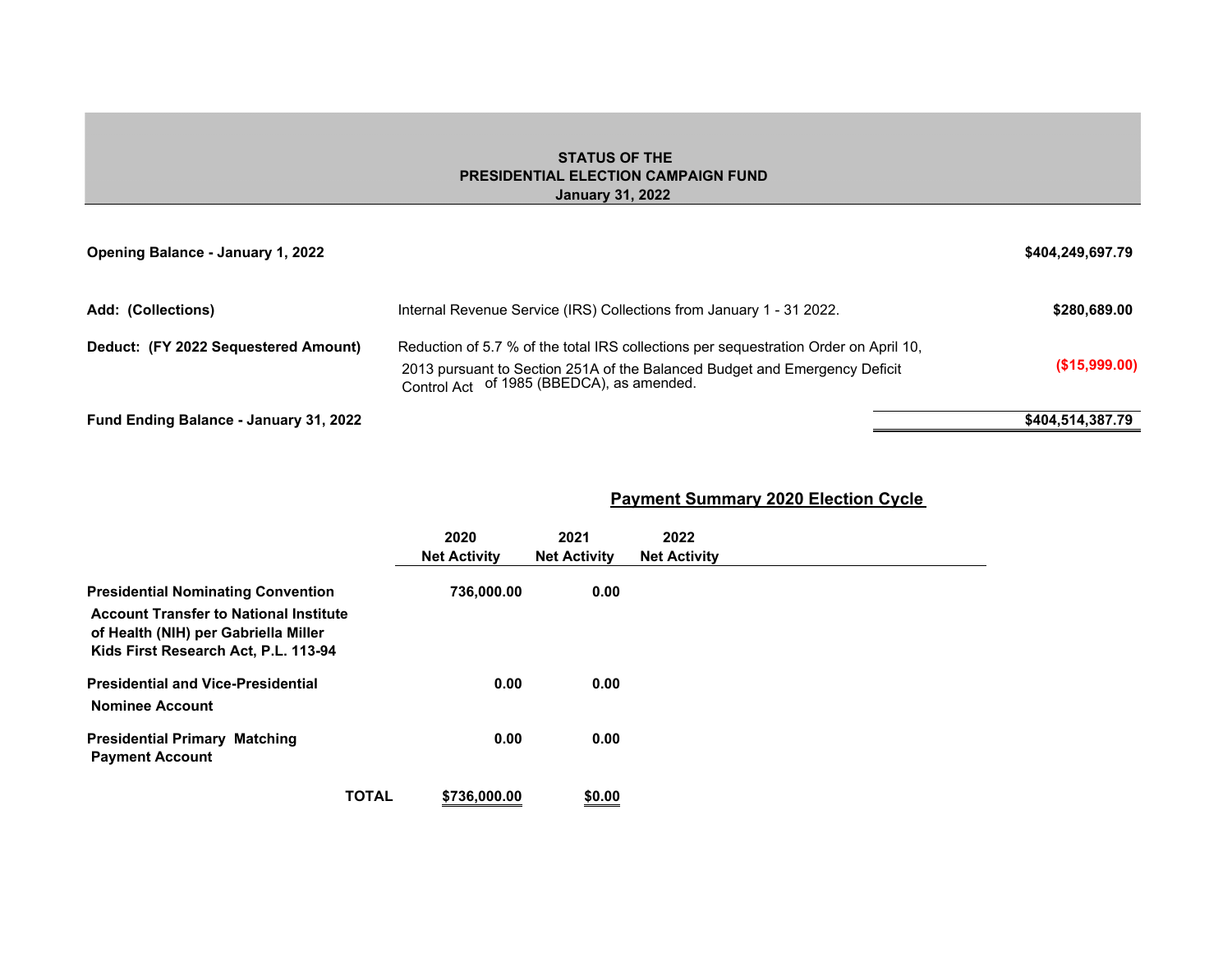## **STATUS OF THE PRESIDENTIAL ELECTION CAMPAIGN FUND February 28, 2022**

| <b>Opening Balance - February 1, 2022</b> |                                                                                                                                                                                                                 | \$404,514,387.79 |
|-------------------------------------------|-----------------------------------------------------------------------------------------------------------------------------------------------------------------------------------------------------------------|------------------|
| Add: (Collections)                        | Internal Revenue Service (IRS) Collections from February 1 - 28 2022.                                                                                                                                           | \$2,890,710.00   |
| Deduct: (FY 2022 Sequestered Amount)      | Reduction of 5.7 % of the total IRS collections per sequestration Order on April 10.<br>2013 pursuant to Section 251A of the Balanced Budget and Emergency Deficit<br>Control Act of 1985 (BBEDCA), as amended. | (S164,770.00)    |
| Fund Ending Balance - February 28, 2022   |                                                                                                                                                                                                                 | \$407,240,327.79 |

**Payment Summary 2020 Election Cycle** 

|                                                                                                                                                                            | 2020<br><b>Net Activity</b> | 2021<br><b>Net Activity</b> | 2022<br><b>Net Activity</b> |  |
|----------------------------------------------------------------------------------------------------------------------------------------------------------------------------|-----------------------------|-----------------------------|-----------------------------|--|
| <b>Presidential Nominating Convention</b><br><b>Account Transfer to National Institute</b><br>of Health (NIH) per Gabriella Miller<br>Kids First Research Act, P.L. 113-94 | 736,000.00                  | 0.00                        |                             |  |
| <b>Presidential and Vice-Presidential</b><br><b>Nominee Account</b>                                                                                                        | 0.00                        | 0.00                        |                             |  |
| <b>Presidential Primary Matching</b><br><b>Payment Account</b>                                                                                                             | 0.00                        | 0.00                        |                             |  |
| <b>TOTAL</b>                                                                                                                                                               | \$736,000.00                | \$0.00                      |                             |  |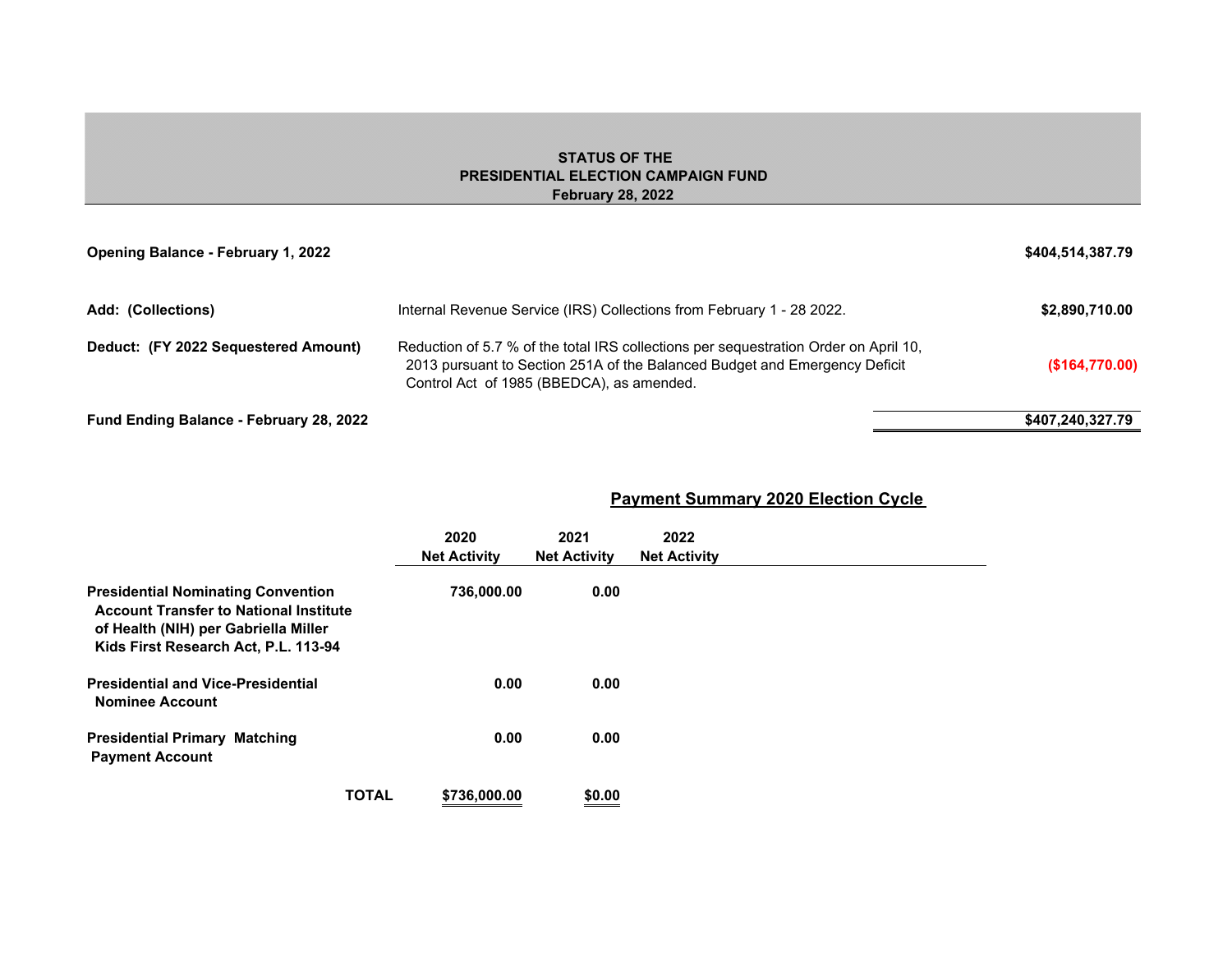#### **STATUS OF THE PRESIDENTIAL ELECTION CAMPAIGN FUND March 31, 2022**

| Opening Balance - March 1, 2022      |                                                                                                                                                                                                                 | \$407,240,327.79  |
|--------------------------------------|-----------------------------------------------------------------------------------------------------------------------------------------------------------------------------------------------------------------|-------------------|
| Add: (Collections)                   | Internal Revenue Service (IRS) Collections from March 1 - 31 2022.                                                                                                                                              | \$5,350,965.00    |
| Deduct: (FY 2022 Sequestered Amount) | Reduction of 5.7 % of the total IRS collections per sequestration Order on April 10.<br>2013 pursuant to Section 251A of the Balanced Budget and Emergency Deficit<br>Control Act of 1985 (BBEDCA), as amended. | $($ \$305,005.00) |
| Fund Ending Balance - March 31, 2022 |                                                                                                                                                                                                                 | \$412,286,287.79  |

|                                                                                                                                                                            | 2020<br><b>Net Activity</b> | 2021<br><b>Net Activity</b> | 2022<br><b>Net Activity</b> |  |
|----------------------------------------------------------------------------------------------------------------------------------------------------------------------------|-----------------------------|-----------------------------|-----------------------------|--|
| <b>Presidential Nominating Convention</b><br><b>Account Transfer to National Institute</b><br>of Health (NIH) per Gabriella Miller<br>Kids First Research Act, P.L. 113-94 | 736,000.00                  | 0.00                        |                             |  |
| <b>Presidential and Vice-Presidential</b><br><b>Nominee Account</b>                                                                                                        | 0.00                        | 0.00                        |                             |  |
| <b>Presidential Primary Matching</b><br><b>Payment Account</b>                                                                                                             | 0.00                        | 0.00                        |                             |  |
| <b>TOTAL</b>                                                                                                                                                               | \$736,000,00                | \$0.00                      |                             |  |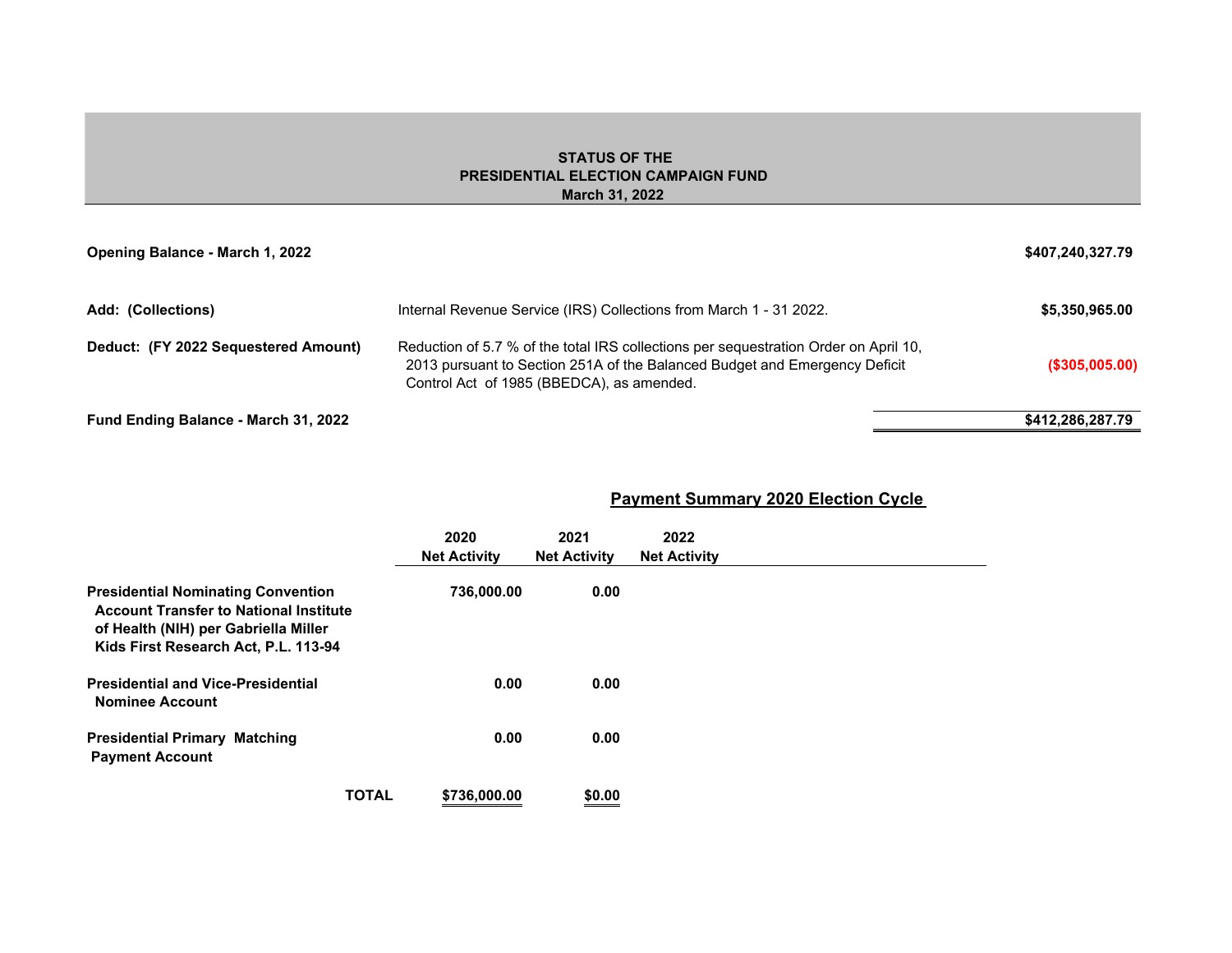#### **STATUS OF THE PRESIDENTIAL ELECTION CAMPAIGN FUND April 30, 2022**

| Opening Balance - April 1, 2022             |                                                                                                                                                                                                                 | \$412,286,287.79  |
|---------------------------------------------|-----------------------------------------------------------------------------------------------------------------------------------------------------------------------------------------------------------------|-------------------|
| Add: (Collections)                          | Internal Revenue Service (IRS) Collections from April 1 - 30 2022.                                                                                                                                              | \$8,946,974.00    |
| Deduct: (FY 2022 Sequestered Amount)        | Reduction of 5.7 % of the total IRS collections per sequestration Order on April 10,<br>2013 pursuant to Section 251A of the Balanced Budget and Emergency Deficit<br>Control Act of 1985 (BBEDCA), as amended. | $($ \$509,977.00) |
| <b>Fund Ending Balance - April 30, 2022</b> |                                                                                                                                                                                                                 | \$420,723,284.79  |

| <b>Payment Summary 2020 Election Cycle</b> |  |
|--------------------------------------------|--|
|--------------------------------------------|--|

|                                                                                                                                                                            | 2020<br><b>Net Activity</b> | 2021<br><b>Net Activity</b> | 2022<br><b>Net Activity</b> |  |
|----------------------------------------------------------------------------------------------------------------------------------------------------------------------------|-----------------------------|-----------------------------|-----------------------------|--|
| <b>Presidential Nominating Convention</b><br><b>Account Transfer to National Institute</b><br>of Health (NIH) per Gabriella Miller<br>Kids First Research Act, P.L. 113-94 | 736,000.00                  | 0.00                        |                             |  |
| <b>Presidential and Vice-Presidential</b><br><b>Nominee Account</b>                                                                                                        | 0.00                        | 0.00                        |                             |  |
| <b>Presidential Primary Matching</b><br><b>Payment Account</b>                                                                                                             | 0.00                        | 0.00                        |                             |  |
| <b>TOTAL</b>                                                                                                                                                               | \$736,000,00                | \$0.00                      |                             |  |